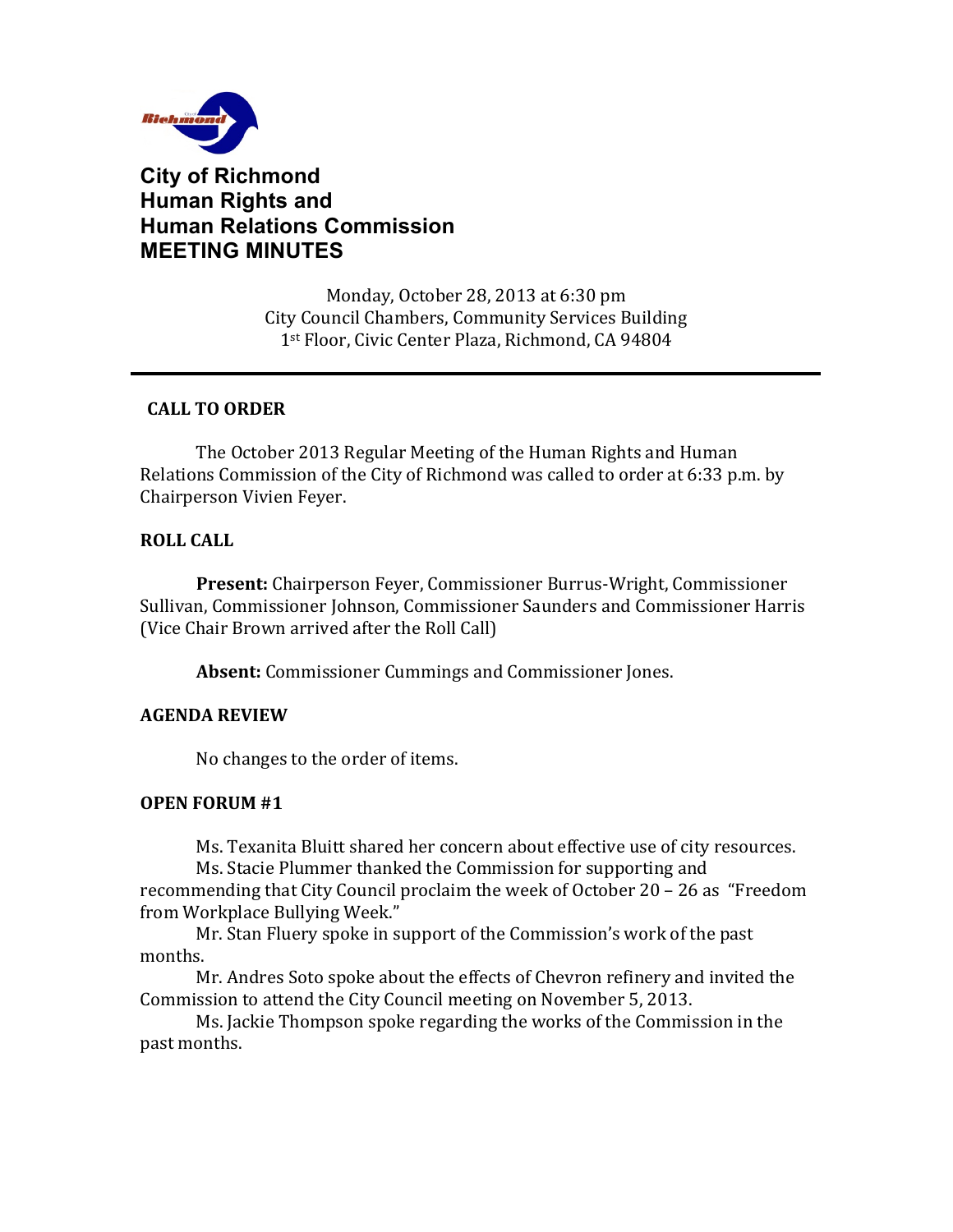#### **APPROVAL OF MINUTES**

Vice Chair Brown moved to approve the September 23, 2013 Regular Meeting minutes as presented, seconded by Commissioner Sullivan. The September 2013 meeting minutes were approved by unanimous vote of the Commission. 

### **CITY COUNCIL LIAISON REPORT**

Councilmember Beckles was not present. Margaret Jordan, Volunteer Assistant, reported on behalf of Councilmember Beckles. Ms. Jordan conveyed that the city staff should be able to exercise freedom of speech at public meetings and spoke against hostile work environments and workplace bullying.

### **COMMISSIONERS' REPORTS**

Commissioner Saunders, Commissioner Sullivan and Commissioner Johnson acknowledged and applauded the leadership of Chairperson Feyer for representing the HRHRC at City Council meetings.

Commissioner Harris sought apologies for her previous behavior at the last meeting of the HRHRC and ensured that such incidents will not happen in the future. Commissioner Harris also recognized that the HRHRC has taken on a number of important issues that are affecting the City of Richmond residents and employees and urged the Commission to outreach to volunteers. Commissioner Harris pointed out that the HRHRC's purpose is not to resolve all issues brought to the Commission but to listen to the unrest of the public and recommend further actions.

### **CHAIR'S REPORT**

Chair's report is attached at the end of the minutes.

### **STAFF REPORTS**

Attorney Everett Jenkins applauded Commissioner Harris for her Commissioners report. Mr. Jenkins was awarded *the Volunteer of the Year Award* by the Oakland YMCA. He reported to share the list of awardees that have done work in Richmond. 

### **DISCUSSION ITEMS**

**K.1 APPROVE RESOLUTION TO RECOMMEND AMENDING RICHMOND'S POLICY AGAINST WORKPLACE HARASSMENT TO A) REINSTATE A 15 DAY TIME LIMIT TO CONCLUDE INVESTIGATIONS, AND B) PROVIDE FOR NOTIFICATION TO ALL INVOLVED PARTIES**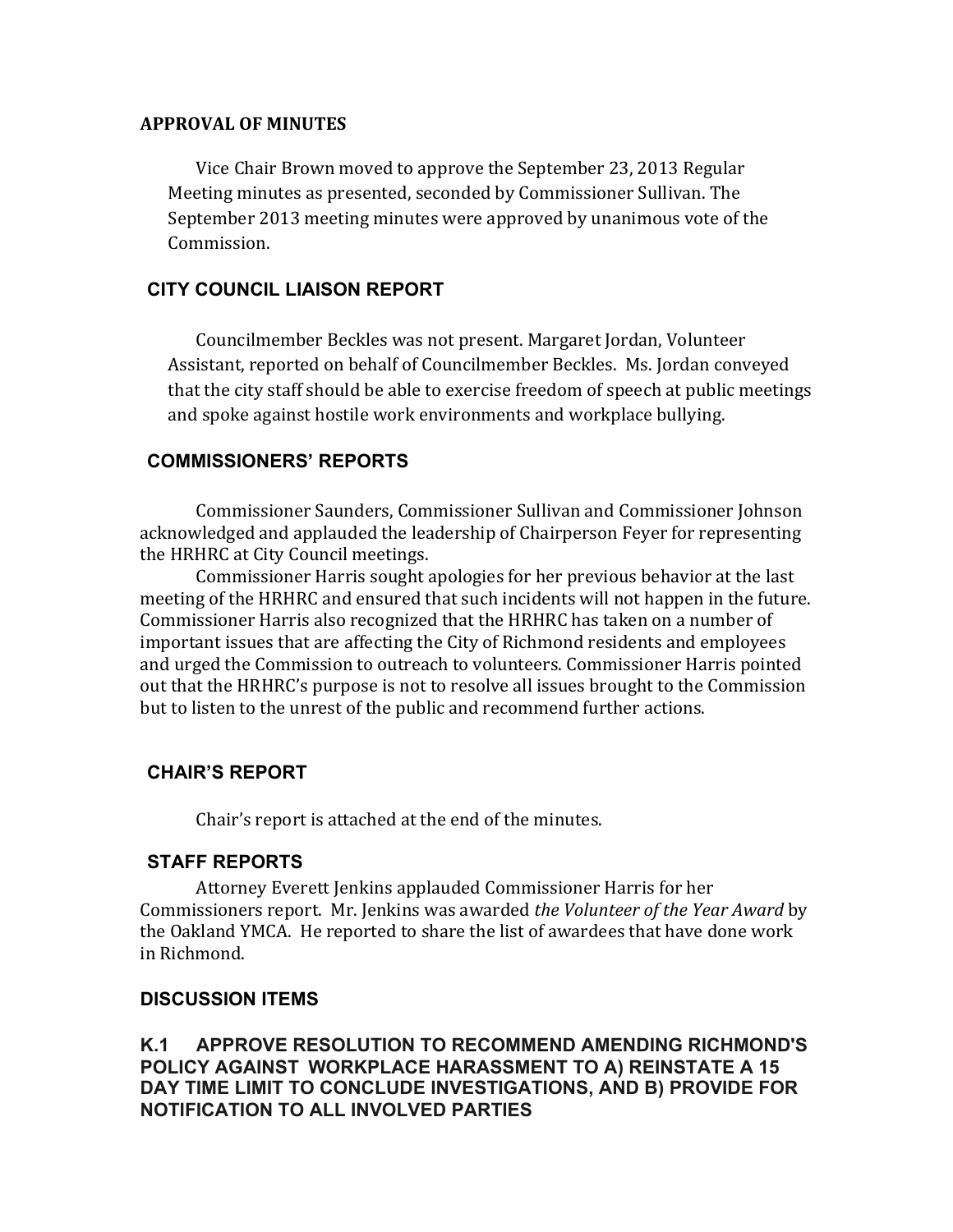#### DISCUSS AND APPROVE RESOLUTION, WITH INPUT FROM CITY MANAGER BILL LINDSAY *Chairperson Feyer, Commissioner Sullivan, Commissioner Harris, and Commissioner Saunders*

Chairperson Feyer framed the discussion item and explained that the Commission had put this item on the agenda after hearing multiple concerns and suggestions from employees. The Commission invited City Manager Mr. Bill Lindsay in order to gain an understanding of the original intent of issuing the General Order 33 and the reasons for excluding the 15-day investigation from the General Order 33 when it was revised in 2007. City Manager Mr. Bill Lindsay clarified that the 2007 revision to the General Order was to update and expand it to include both sexual harassment and workplace bullying, which is broader than the 1992 version. Mr. Lindsay further went on to say that the reason for excluding the 15 day limit on investigation is that it did not allow enough time for comprehensive and thorough investigation. 

Following Mr. Lindsay's report to the Commission, the following public speakers made comments:

Mr. Cordell Hindler spoke regarding the narrow approach of the 1992 version. Ms. Stacie Plummer spoke against employee retaliation in the workplace and spoke in support of the creation of a Whistleblower Policy and compliance with the City's Code of Ethics.

Ms. Tarnel Abbott spoke against ongoing retaliation in the workplace and shared her experience as a City employee.

Mr. Stan Fleury spoke regarding General Order 33 and advocated for an efficient process of investigation.

Ms. Texanita Bluitt spoke in support of transparency in the investigation process and spoke against the detrimental impacts of workplace bullying.

Ms. Stacey Wilborn sought clarification on the investigation process and shared her experience as a City employee.

Ms. Rosanne Ryken spoke in support of freedom of expression and shared her experience as a City employee.

Ms. Jackie Thompson spoke in support of an effective and efficient process of investigation and advocated for some form of closure on ongoing cases.

Ms. Pamela Hampton shared her experience as a City employee and spoke regarding both physical and mental impacts of her own long lasting investigation.

Following the public comments, Mr. Lindsay thanked for each of the comments and addressed them separately. He addressed both the possibility of notifying all participants in an investigation – and suggested that time limits might be set up, not so much for the conclusion of investigations, but for the initiation of each step of the process. 

Following discussion, a motion was made by Chairperson Feyer, seconded by Commissioner Sullivan, to begin with recommending a strong initial revision to General Order 33 that includes a process in which all parties in the investigation are promptly notified of decisions. The motion was approved by the following vote of the Commission: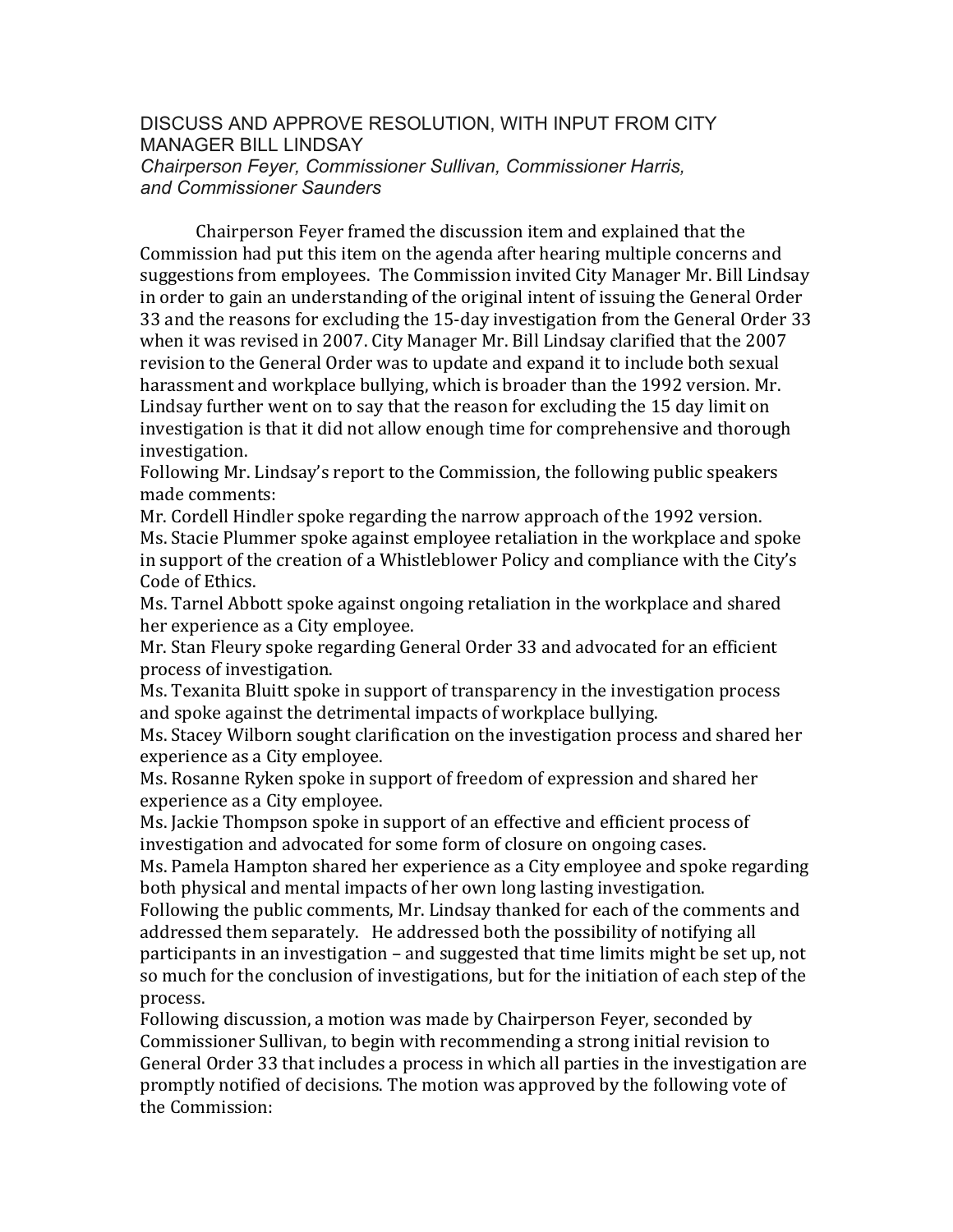Ayes: Chairperson Feyer, Vice Chair Brown, Commissioner Burrus-Wright, Commissioner Johnson, Commissioner Sullivan, and Commissioner Saunders. Noes: Commissioner Harris. **Abstentions**: None. **Absent**: Commissioner Cummings and Commissioner Jones. 

Commissioner Harris explained her opposition. She advised that the Commission should take time to work on this with the public, and address the various areas where this policy might be strengthened and revised all at one time. Chairperson Feyer clarified that the initial recommendation already made by the Commission might help to start some change immediately, but does not preclude further work on this.

A motion was made by Commissioner Harris, seconded by Commissioner Saunders, to establish a working group to draft a resolution that would include no more than four Commissioners and unlimited number of community members. Commissioner Harris moved to recant her motion. Commissioner Saunders agreed to Commissioner Harris's recantation.

An alternative motion was made by Commissioner Sullivan, seconded by Vice Chair Brown, to recommend that City Manager Mr. Bill Lindsay bring back a proposal to the HRHRC for revising General Order 33 and present a status report at the next meeting of the HRHRC. The motion was passed by the unanimous vote of the Commission. Aves: Chairperson Fever, Vice Chair Brown, Commissioner Burrus-Wright, Commissioner Harris, Commissioner Johnson, Commissioner Sullivan, and Commissioner Saunders. **Noes:** None. **Abstentions**: None. **Absent**: Commissioner Cummings and Commissioner Jones.

### **K.2 ADOPT A RESOLUTION RECOMMENDING THAT THE RICHMOND CITY COUNCIL ESTABLISH A GOVERNMENT INTEGRITY BOARD TO MAINTAIN THE PUBLIC TRUST**

RECEIVE COMMITTEE REPORT, REVIEW AND APPROVE RESOLUTION *Commissioner Jones*

In agreement with the committee, Chairperson Feyer moved this item to the next regular meeting of the Commission. Ms. Jackie Thompson spoke regarding the need for comprehensive staff ethics training. Mr. Everett Jenkins and Mr. Patrick Lynch clarified that all City employees are required to complete an Ethics Training course under California Assembly Bill 1234 (2005).

### **K.3 FREE SPEECH RIGHTS AND CITY OF RICHMOND EMPLOYEES: CAN ACTION BE TAKEN AGAINST EMPLOYEES BASED ON COMMENTS MADE AT PUBLIC MEETINGS?**

DISCUSS CITY COUNCIL ACTION AND MAKE FURTHER RECOMMENDATIONS *Chairperson Feyer, Commissioners Sullivan, Jones and Harris*

Chairperson Feyer framed the discussion item. Chairperson Feyer and Commissioners Sullivan, Harris, and Johnson attended the October  $15<sup>th</sup>$  meeting of the City Council to speak on an item that was put on the City Council's Agenda at the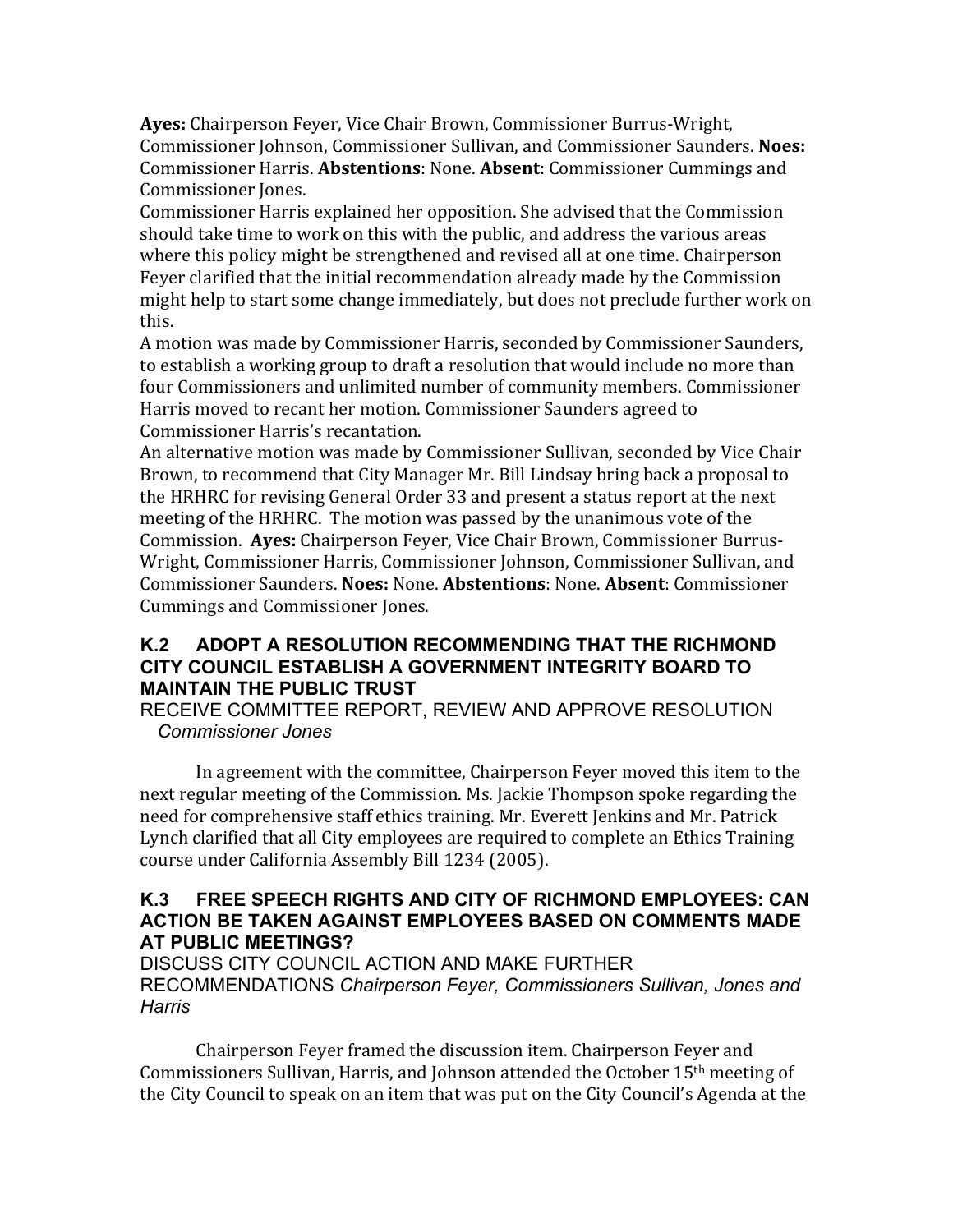request of the HRHRC regarding free speech rights of City Employees at public meetings and in public spaces. Commissioner Jones submitted a written letter which was read aloud at the meeting. The concern arose after the Commission learned of disciplinary actions taken against employees, directly related to their comments at Commission meetings.

Commissioner Sullivan raised concerns about the City Council meeting procedures regarding framing items.

The following speakers signed up to speak on this item:

Mr. Stan Fleury spoke against retaliation and shared his experience as a City employee. 

Mr. Cordell Hindler quoted Malcolm X and spoke against workplace bullying. Ms. Jackie Thompson spoke regarding the use of power and spoke against bullying. Following discussion, the Commission sought legal advice from staff on further actions that the HRHRC can take. Mr. Jenkins clarified that his own role as City Attorney is to represent the City, and thus defend against any claims made against the City's actions. The HRHRC's budget is provided by the City, so the Commission would need to obtain outside funding in order to obtain independent legal advice. The Commission gathered consensus to take no further action on this item at the present time.

# **K.4 RICHMOND PERSONNEL BOARD**

HEAR UPDATE ON PERSONNEL BOARD ACTIVITY, REVIEW DRAFT OF WORKPLACE BULLYING POLICY, AND CONSIDER FURTHER RECOMMENDATIONS *Chairperson Feyer and Commissioner Sullivan* 

Chairperson Feyer framed that item. The Personnel Board has planned to have a retreat on November  $14<sup>th</sup>$  that is open to the public. An important part of the retreat will be training on the Brown Act. Continued to November  $18<sup>th</sup>$  regular meeting of the HRHRC.

### **K.5 VERBAL ATTACKS AGAINST THE LGBTQQIS-2 COMMUNITY DURING CITY COUNCIL MEETINGS: DRAWING THE LINE BETWEEN FREEDOM OF SPEECH AND BULLYING**

HEAR AND APPROVE SUBCOMMITTEE REPORT, INCLUDING SUGGESTED PRESS RELEASE AND RECOMMENDATIONS TO CITY COUNCIL *Commissioner Sullivan, Commissioner Harris, Commissioner Jones and Commissioner Johnson* 

Continued to November  $18<sup>th</sup>$  regular meeting of the HRHRC.

**K.6 COMMITTEE REPORT: EDUCATION AND OUTREACH COMMITTEE**  REVIEW AND APPROVE UPDATES TO COMMITTEE'S PLAN FOR HUMAN RIGHTS AWARDS CEREMONY - December 9, 2013 *Commissioner Burrus-Wright, Commissioner Harris and Vice Chair Brown*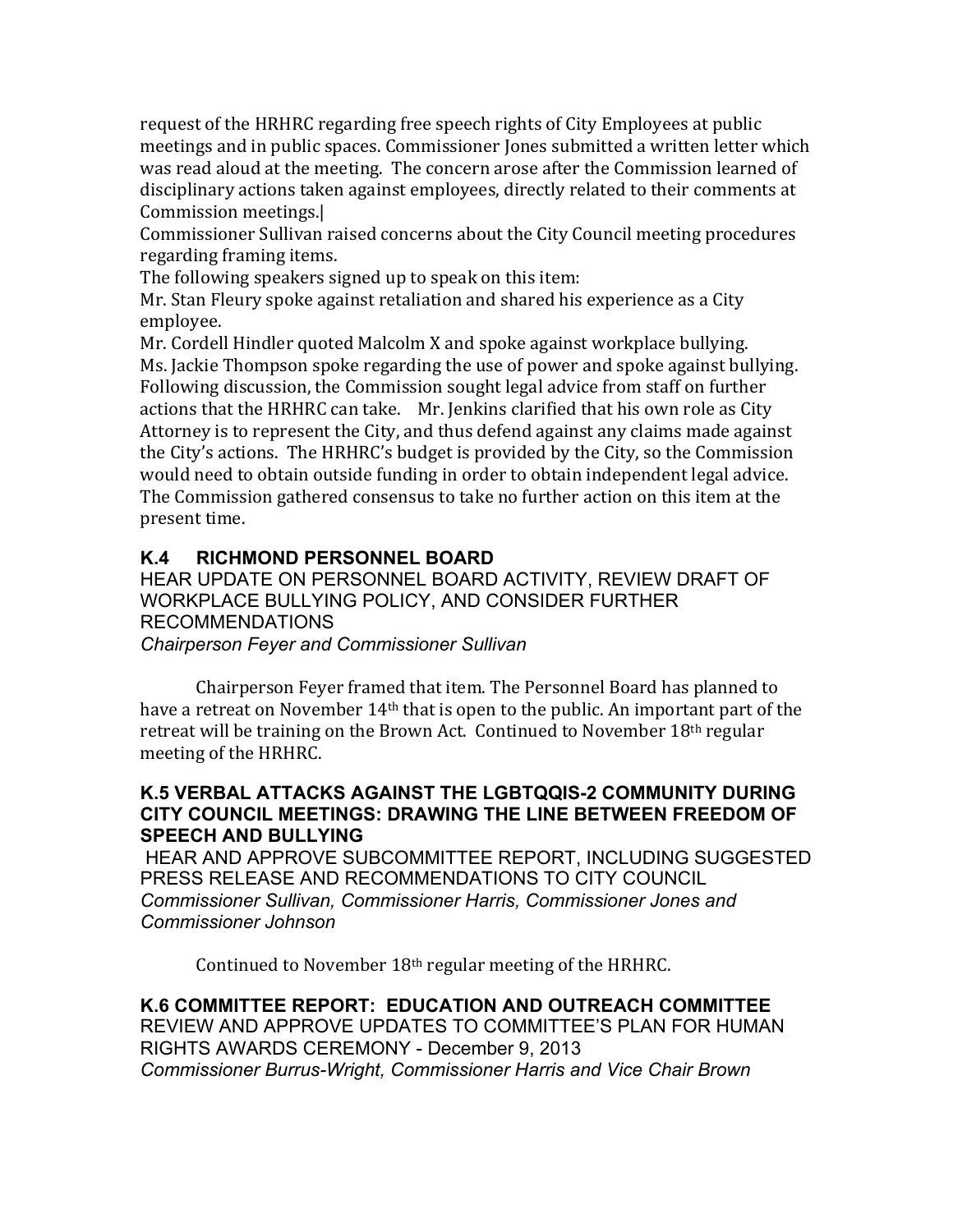Committee Chair Burrus-Wright provided an update on the progress of the event. She recommends having a flag raising ceremony of the United Nations Flag at the beginning of the program.

A motion was made by Chairperson Feyer, seconded by Commissioner Sullivan, to direct staff look further into city policies and procedures for raising the UN flag. The motion was approved by the following vote of the Commission. Ayes: Chairperson Feyer, Vice Chair Brown, Commissioner Burrus-Wright, Commissioner Harris, Commissioner Johnson, Commissioner Sullivan, and Commissioner Saunders. Noes: None. **Abstentions**: None. **Absent**: Commissioner Cummings and Commissioner Jones. 

Staff also was directed to print two big posters and to make additional 200 copies of the flyer announcing the event.

## **K.7 COMMITTEE REPORT: PLANNING, ADMINISTRATION AND BUDGET**  REVIEW AND APPROVE PROPOSAL FOR COMMISSION RETREAT

*Chairperson Feyer and Commissioner Jones*

Chairperson Feyer framed the item. She also appointed Commissioner Johnson to the planning committee for the Commission Retreat, along with Commissioner Jones. Continued to November  $18<sup>th</sup>$  regular meeting of the HRHRC.

#### **K.8 SHOWCASING RICHMOND CALIFORNIA: A HUMAN RIGHTS CITY**  a) DISCUSS SHOWCASING THE HRHRC AT RICHMOND CITY HALL AND MAKE RECOMMENDATIONS TO STAFF b) DISCUSS WAYS TO INCREASE RECOGNITION AT THE STATE LEVEL *Commissioner Burrus-Wright and Chairperson Feyer*

Continued to November  $18<sup>th</sup>$  regular meeting of the HRHRC.

**K.9 RECRUITMENT OF APPLICANTS FOR COMMISSION SEATS** HEAR AND DISCUSS RECOMMENDATIONS FOR RECRUITING APPLICANTS FOR HUMAN RIGHTS AND HUMAN RELATIONS COMMISSION SEATS *Commissioner Burrus-Wright*

Continued to November  $18<sup>th</sup>$  regular meeting of the HRHRC.

### **K.10 HRHRC COMMITTEES**

HEAR AND DISCUSS RECOMMENDATION ON BUILDING AND RESTRUCTURING COMMITTEES *Commissioner Burrus-Wright*

Continued to November  $18<sup>th</sup>$  regular meeting of the HRHRC.

# **K.11 APPOINTMENT OF A NOMINATING COMMITTEE**

PURSUANT TO ARTICLE III, SECTION 2 OF THE HRHRC BYLAWS, "THE CHAIRPERSON OF THE HRHRC SHALL APPOINT A NOMINATING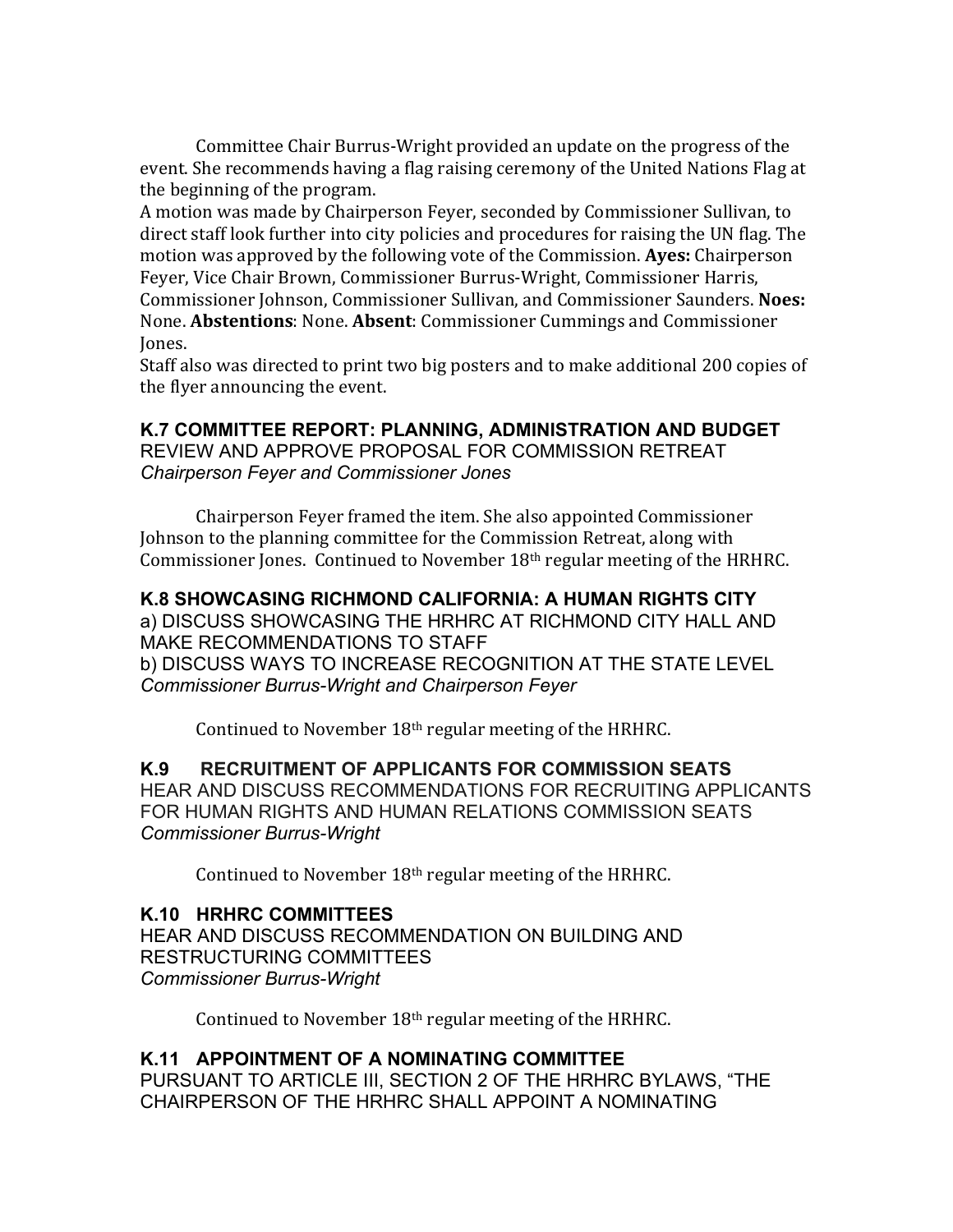COMMITTEE CONSISTING OF THREE COMMISSIONERS. SAID COMMITTEE SHALL MEET AND BRING BEFORE THE HRHRC, IN NOVEMBER, THE NAMES OF THE COMMISSIONERS AS NOMINEES FOR THE OFFICES OF CHAIRPERSON AND VICE-CHAIRPERSON." *Chairperson Feyer*

Chairperson Feyer clarified that, according to her understanding of the Brown Act, the election of the Chair and Vice Chair of the Commission must be by Role Call Vote to be in compliance with that Act, although the Commission's by-laws specify a vote by written ballot.

Chairperson Feyer also appointed Commissioner Burrus-Wright, Commissioner Harris and Commissioner Cummings to the Nominating Committee.

The names of Nominees will be presented at the November  $18<sup>th</sup>$  regular meeting of the HRHRC.

# **L. REPORTS**

# **L.1 BUILDING BRIDGES BETWEEN BLACK AND BROWN COMMUNITIES**

REPORT ON SCHEDULING FOR EVENT *Commissioner Sullivan* 

Continued to November  $18<sup>th</sup>$  regular meeting of the HRHRC.

## **L.2 CONFERENCES – 2013**

a) REPORT BACK ON CAHRO STATEWIDE CONFERENCE - California Association of Human Relations Organizations – APRIL 2013 b) REPORT BACK ON CAHRO REGIONAL CONFERENCE - SEPTEMBER 2013

*Chairperson Feyer, Commissioner Sullivan, Commissioner Cummings and Intern Jantsan Damdinsuren*

Continued to November  $18<sup>th</sup>$  regular meeting of the HRHRC.

# **L.3 TRAININGS – 2013**

REPORT BACK FROM COMMISSIONERS ATTENDING TRAININGS *Commissioner Cummings and Commissioner Jones* 

Continued to November  $18<sup>th</sup>$  regular meeting of the HRHRC.

# **L.4 COMMITTEE REPORT: HUMAN RIGHTS ALLIANCES**

REPORT BACK FROM CONVENING OF THE BILL OF RIGHTS DEFENSE COMMITTEE AND ADDITIONAL REGIONAL MEETINGS *Chairperson Feyer and Commissioner Cummings* 

Continued to November  $18<sup>th</sup>$  regular meeting of the HRHRC.

# **M. OPEN FORUM #2**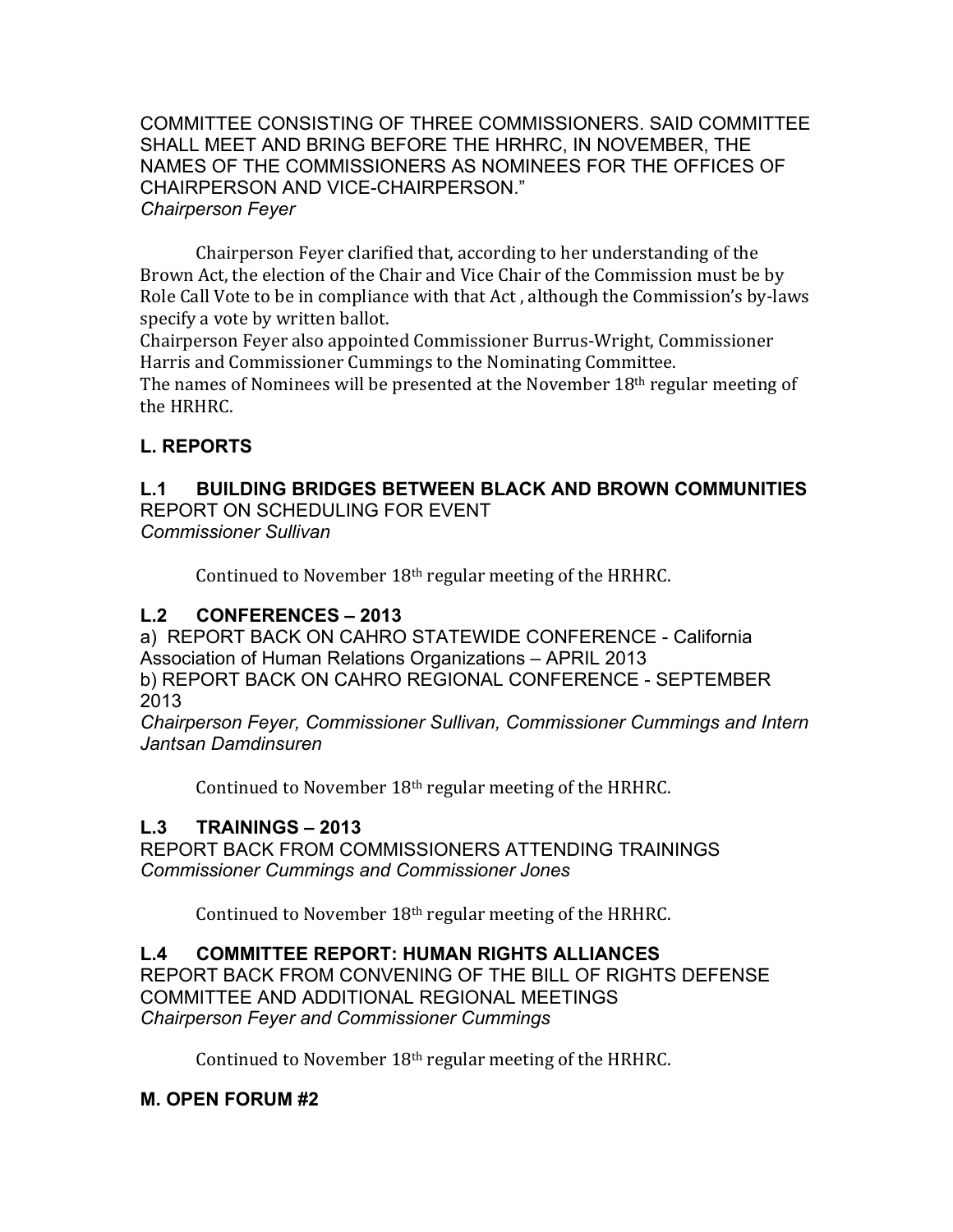Mr. Cordell Hindler shared a poem called "Bells in love."

### **N. COMMISSION BUSINESS**

CALL FOR AGENDA ITEMS

- Status Report From City Manager Mr. Bill Lindsay
- Discuss Framing At City Council Meetings (Commissioner Sullivan)
- Commission Retreat

- Adopt A Resolution Recommending That The Richmond City Council Establish A Government Integrity Board To Maintain The Public Trust

- Richmond Personnel Board

- Verbal Attacks Against The Lgbtqqis-2 Community During City Council Meetings: Drawing The Line Between Freedom Of Speech And Bullying

- Showcasing Richmond California: A Human Rights City
- Recruitment Of Applicants For Commission Seats
- Restructuring Committees
- Nominating Committee Report
- Education Committee Report

FOR THE GOOD OF THE COMMISSION Reports under Item L shall be in writing.

# **O. ADJOURNMENT**

There being no further business, the HRHRC's October 2013 Regular Meeting was adjourned at 10:05 p.m, and to meet again on **Monday, November 18, 2013 at 6:30 p.m**. in City Council Chambers. Please note that this regular meeting has been shifted from the fourth to the third Monday of November.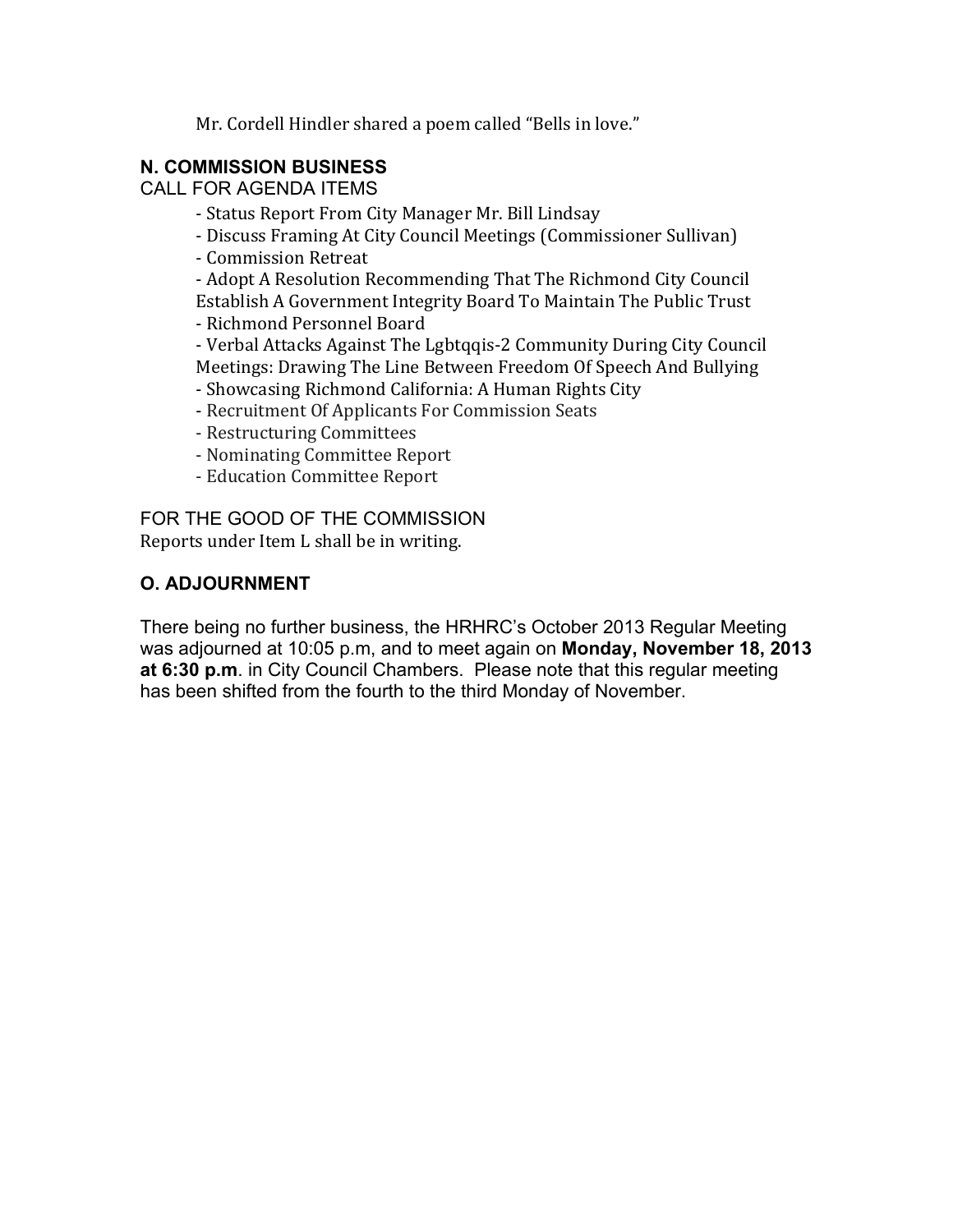### **OCTOBER 28, 2013 CHAIR'S REPORT**

#### A few things  $-$

I've been busy this month. In addition to attending weekly meetings of the CEASEFIRE working group, and the meeting of the Personnel Board, I spoke at three City Council meetings as chair of this Commission, and attended the daylong retreat of the City Council and City Management.

I also attended a daylong regional meeting of the California Association of Human Relations Organizations, along with our intern and two other commissioners, as well as the 30<sup>th</sup> anniversary celebration of the SEEDS Community Resolution Center, and the annual Bioneers conference. I also had quite a bit of discussion with City employees, members of the public, members of the press, individual Commissioners, City Councilmembers and City staff.

At the council meetings, I accepted the City's Proclamation of "Freedom from Workplace Bullies week," on behalf of the Commission, I spoke on that item and on the item that we put on the October  $15<sup>th</sup>$  agenda around Employees and Freedom of Speech at Public Meetings. I spoke about our Human Rights Day event last year and shared my excitement around our upcoming December 9<sup>th</sup> event. I handed out flyers and brochures and booklets in Spanish and English – I shared the mission of our Commission. And I felt called upon to reassure the City Council and the public of the fact that our volunteer commissioners do not use our commission meetings as an area for the practice of discriminatory behavior.

I hope that we'll be able to continue to hear from the public, and be trusted and respected enough to hold a safe space where there will be no risk of punishment for respectful, if challenging and thought-provoking, comments.

During this meeting, I will do my best to keep the conversation on track.

I've added a new section to our agenda this month. My hope, with the new format, is to separate out action items from simple reports. I want to address the concern of Commissioners around not getting to the end of our agendas - and I'll share some more suggestions when we get to the "reports" section of our agenda.

Ideally, we are here to hear from the public, and to take action together on items, to discuss issues when necessary as an entire body before taking action.

There is much preparation that can be done in advance, on the committee level, to make this run as smoothly as possible.

Reports can, as much as possible, be done in writing and attached to our agendas for review, rather than being read during our meeting time. This can include